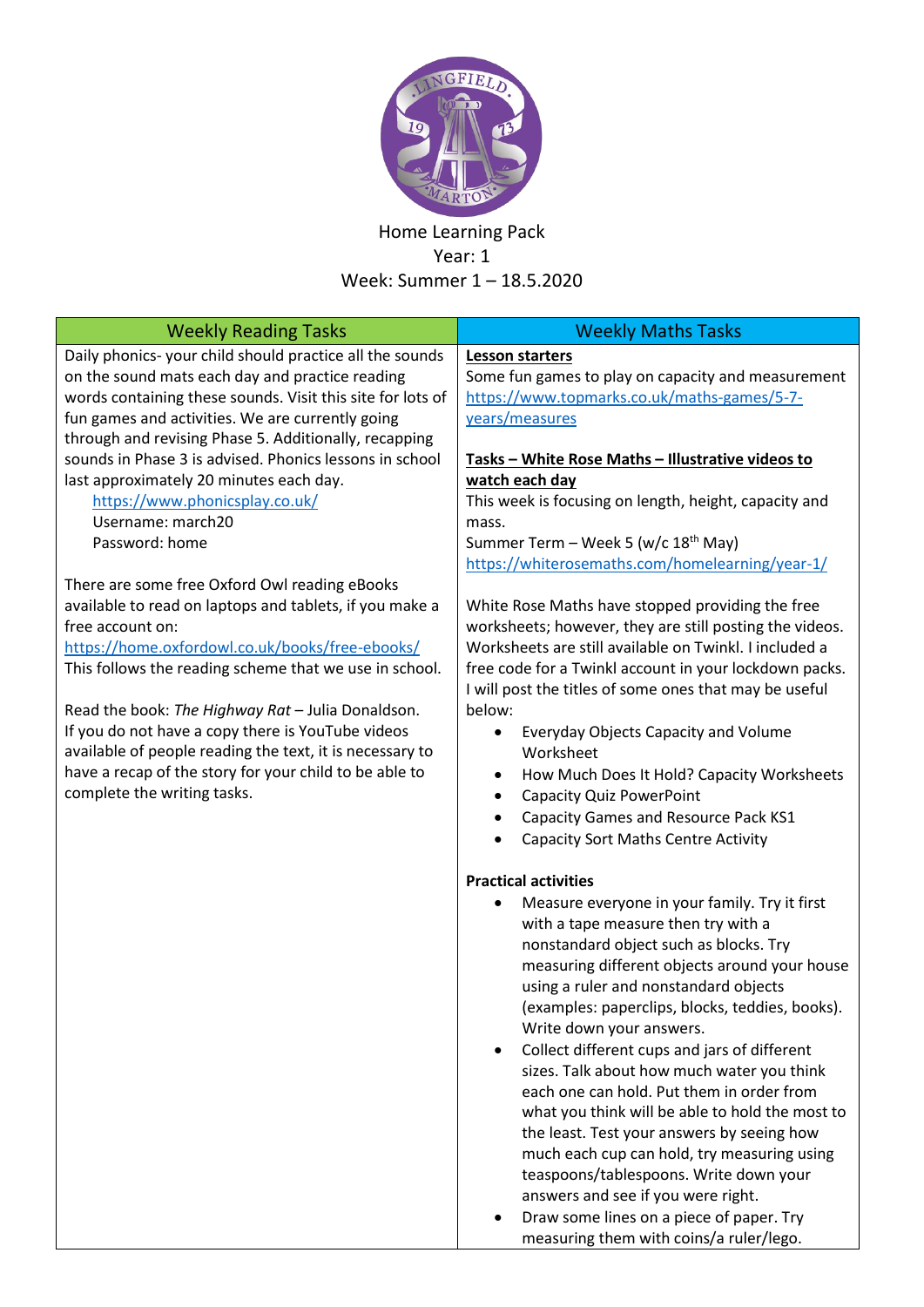|                                                                                                                                                                                                                                                                                 | Collect some toys. Put them in order from<br>$\bullet$<br>shortest to tallest. Then put them in order<br>from least to most wide. Talk about which ones<br>moved in order and why.<br>Try cooking/baking something and measure<br>the ingredients. Practise reading the scales and<br>measuring out different objects. Talk about<br>how different objects weight different<br>amounts. E.g how different does 100g of<br>butter look compared to 100g of flour.<br>Additional maths tasks are available on capacity and                                                                                                                                                                                   |
|---------------------------------------------------------------------------------------------------------------------------------------------------------------------------------------------------------------------------------------------------------------------------------|------------------------------------------------------------------------------------------------------------------------------------------------------------------------------------------------------------------------------------------------------------------------------------------------------------------------------------------------------------------------------------------------------------------------------------------------------------------------------------------------------------------------------------------------------------------------------------------------------------------------------------------------------------------------------------------------------------|
| <b>Weekly Spelling Tasks</b>                                                                                                                                                                                                                                                    | measurement on MyMaths.<br><b>Weekly Writing Tasks</b>                                                                                                                                                                                                                                                                                                                                                                                                                                                                                                                                                                                                                                                     |
| EdShed (your login is in your home learning packs that<br>you got from school) and practise some of the spelling<br>rules set there. Pick a different one to practise each<br>day.<br>I will send a Marvellous Me to those children who                                         | Please concentrate on using capital letters, full stops,<br>finger spaces, adjectives and ensuring that letters are<br>correctly formed and on the line.<br>Please re-read The Highway Rat before attempting the                                                                                                                                                                                                                                                                                                                                                                                                                                                                                           |
| have played at least one game each day on EdShed.<br>https://www.edshed.com/en-gb<br>To gain access to a particular phase 3-5 sound:                                                                                                                                            | lessons below. If you do not have the book at home,<br>there are videos of people reading the book on<br>YouTube.                                                                                                                                                                                                                                                                                                                                                                                                                                                                                                                                                                                          |
| Go onto the web game<br>٠<br>Click more lists<br>Then assignments<br>Then you should have access to games for all<br>$\bullet$<br>the phase 3-5 sounds.                                                                                                                         | Pick one task to complete each day.<br>1. In the story, the Highway Rat steals from<br>others around him. Can you make a wanted<br>poster for the Highway Rat, listing his name,<br>what he looks like and his crimes?<br>2. At the end of the story, the cunning duck<br>becomes the hero of the story by saving the                                                                                                                                                                                                                                                                                                                                                                                      |
| Practise writing the months of the year below:<br>January<br>February<br>March<br>April<br>May<br>June                                                                                                                                                                          | day. If you were the hero in the story, what<br>would you do to stop the Highway Rat from<br>stealing? How would you help? Write down<br>your answer in sentences.<br>3. Can you write a book/story review of the<br>Highway Rat? What did you like/dislike about<br>the story, and why? Is there anything you<br>would have changed about it?<br>4. The Highway Rat finally gets caught out for his<br>unkind acts towards others. Can you make a<br>newspaper report about the moment he is<br>caught out and what happens to him?<br>5. Can you write an apology from the Highway<br>Rat to the other animals that he stole from to<br>say sorry for what he had done and ask for<br>their forgiveness? |
| Learning project for this week:                                                                                                                                                                                                                                                 |                                                                                                                                                                                                                                                                                                                                                                                                                                                                                                                                                                                                                                                                                                            |
| 1. Geography<br>Follow the link https://www.bbc.co.uk/bitesize/articles/zktjqp3 . Explore new learning about Europe. Listen<br>to the online videos and complete the interactive activities. If you do not have a printer for Activity 3, try to<br>draw your own Eiffel Tower. |                                                                                                                                                                                                                                                                                                                                                                                                                                                                                                                                                                                                                                                                                                            |

**2. PE:**

PE with Joe Wicks

**3. Music:**